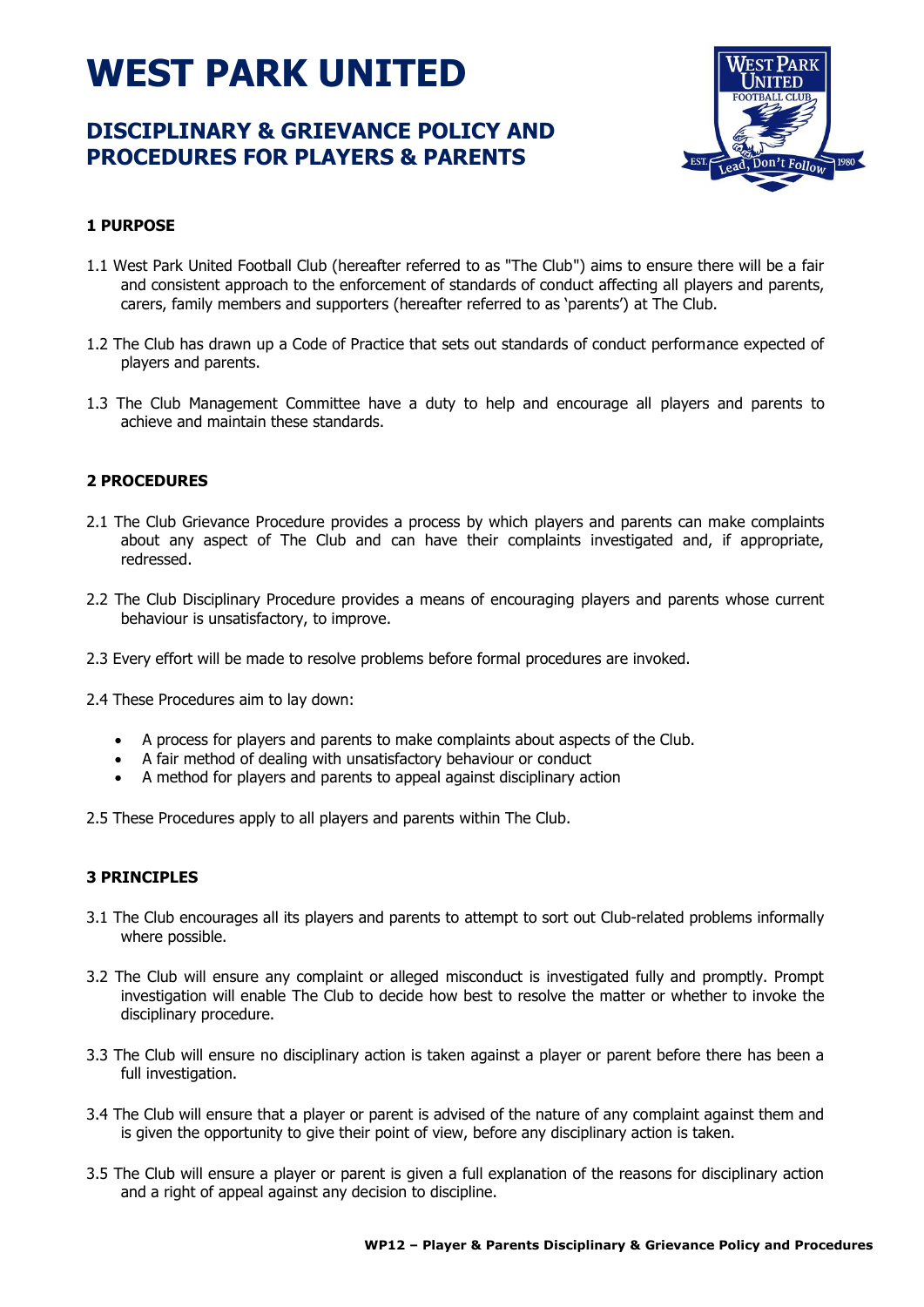- 3.6 The Club will ensure all players and parents have the right to be accompanied by a representative at all stages of the Club disciplinary and grievance procedures.
- 3.7 The Club will ensure no player or parent is dismissed for a first breach of discipline, except in the case of gross misconduct.

# **4 GRIEVANCE PROCEDURE**

- 4.1 Any player or parent of The Club with a grievance relating to their duties has a right to express it.
- 4.2 Any player or parent with a grievance must be able to show they have raised the matter with an elected official of The Club and/or The Club Management Committee before the formal process can be invoked, unless it can be shown the nature of the grievance runs counter to this.
- 4.3 The grievance procedure exists to ensure any problem an player or parent might wish to raise is dealt with as quickly and as effectively as possible.
- 4.4 Officials, office bearers or volunteers should not use the grievance procedure over matters which are not related to their duties.

#### **5 FORMAL PROCEDURE**

Stage 1 - The matter should be raised initially with the Club Secretary who should reply orally to the grievance. If the matter is not resolved within ten working days, it should be referred to stage 2.

Stage 2 - If a player or parent continues to be aggrieved, they should put the matter in writing to the Club Secretary who will discuss the problem/complaint with the staff member or volunteer. If the matter is not resolved within ten working days it should be referred to stage 3.

Stage 3 - Within ten working days of a failure to agree under stage 2, a meeting will be held with the Club Management Committee, comprising a minimum of three impartial committee members (or with no vested interest in the outcome). Any decision made at the meeting will be confirmed to the player or parent in writing within ten working days.

If the player or parent is still dissatisfied, the complaint will then be considered by another panel, consisting of the Club President and two other impartial committee members (or with no vested interest in the outcome) of the Club Management Committee. The player or parent will also be invited to attend, with a representative or friend if s/he so chooses.

The Club Management Committee in which The Club President sits has the power of final decision.

5.1 Grievances of a general nature affecting more than one player or parent or where the problem is with the Club Secretary should be initiated at Stage 2.

5.2 At all stages of the Grievance Procedure a player or parent may be represented by a representative or a friend.

5.3 At all stages the time limits specified may be altered by mutual agreement e.g. to arrange meetings at mutually convenient times or to allow matters to be investigated fully.

#### **6 GROSS MISCONDUCT**

- 6.1 Gross misconduct is of such a serious nature that The Club is justified in no longer tolerating the presence of a player or parent who has behaved in such a way as to destroy the relationship of trust and confidence between The Club and the player or parent.
- 6.2 Examples of gross misconduct include the following but this list is not exhaustive: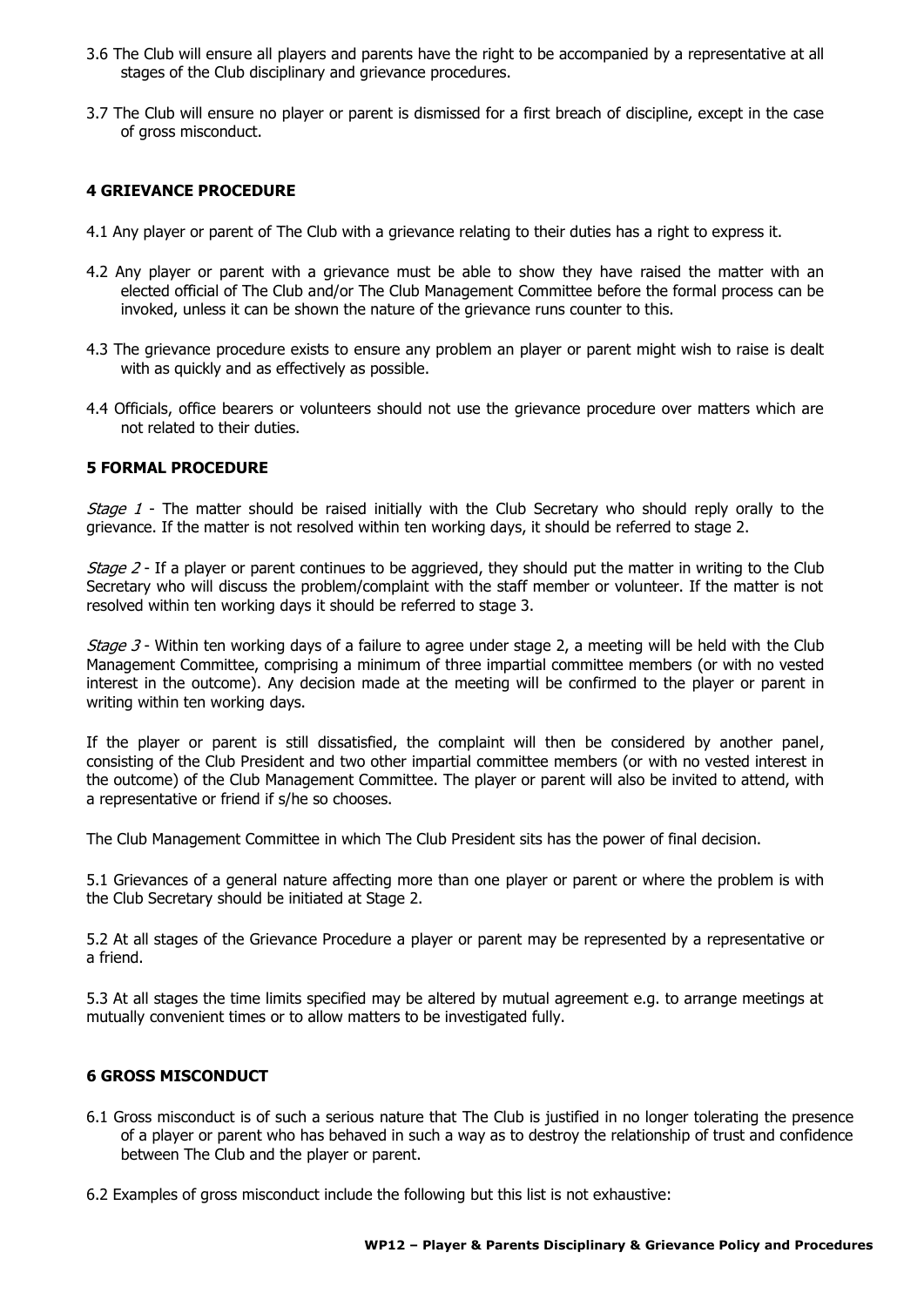- Theft/fraud/misappropriation of Club Funds
- Theft/fraud/misappropriation of Club Property
- Acts of discrimination based on racial, disability, gender, sexuality or religious grounds
- Abusive behaviour and/or comments, whether directly or indirectly made either in person, via a third party or on Club Social Media platforms.
- Behaviour likely to bring the Club into disrepute
- Threats or damage to the person or property of another Club Player or parent
- Threats or damage to the person or property of a Club Coach or representative
- Threats or damage to the person or property of any person attending a Club event
- Placing in jeopardy the safety of any person whom they are responsible for
- Placing in jeopardy the purpose, reputation or property of The Club
- Disclosing information known to be confidential to The Club
- Removing, mutilating or destroying documents in the custody of The Club
- 6.3 All players and parents are reminded that acceptance of The Club's constitution is a condition of their involvement with the Club.
- 6.4 Criminal activity on the part of any player and/or parent, unrelated to The Club's work or premises, does not in itself constitute gross misconduct and is not in itself grounds for dismissal either when alleged or proved in court, unless it is of a nature that could affect the safety of our players and parents within The Club.

# **7 GROSS MISCONDUCT - PROCEDURE**

- 7.1 Any allegation of gross misconduct must be made to The Club Management Committee who will institute a full and objective investigation of the alleged misconduct and convene a meeting of a Disciplinary Panel (comprising a minimum of 3 committee members).
- 7.2 For offences of suspected or alleged gross misconduct there will be immediate suspension, pending full investigation. Only the Club Secretary or President will have full authority to suspend a player or parent.
- 7.3 Within ten working days the Disciplinary Panel will meet to consider the allegation. The player or parent against whom the allegation has been made will be invited to attend to put their case. The player or parent has the right to be accompanied by their chosen representative.
- 7.4 Where very serious misconduct, but not amounting to gross misconduct, is proved a player or parent may be given a first and final warning that any further acts of misconduct will result in dismissal.
- 7.5 The player or parent will have a right of appeal against the dismissal. Any such appeal must be put in writing to the Disciplinary Appeal Panel within five working days of receiving the notice of dismissal.
- 7.6 The Disciplinary Panel will meet within ten working days of the appeal being lodged. The player or parent has the right to be present at this meeting and to be accompanied by their chosen representative. The findings of the Disciplinary Appeal Panel will be binding.

# **8 OTHER MISCONDUCT**

The majority of actions constituting misconduct will be insufficiently serious to be classified as gross misconduct. They will usually relate to unsatisfactory conduct.

- 8.1 Any allegations of misconduct made by staff, Management Committee members, volunteers, user organisations or members of the public against any player or parent should be directed in the first instance to the Club Secretary. A complaint about the Club Secretary should be directed to The Club President.
- 8.2 The Club Secretary (or The Club President in the case of an allegation against the Club Secretary) will call a meeting with the player or parent against whom the allegation is made to discuss the matter,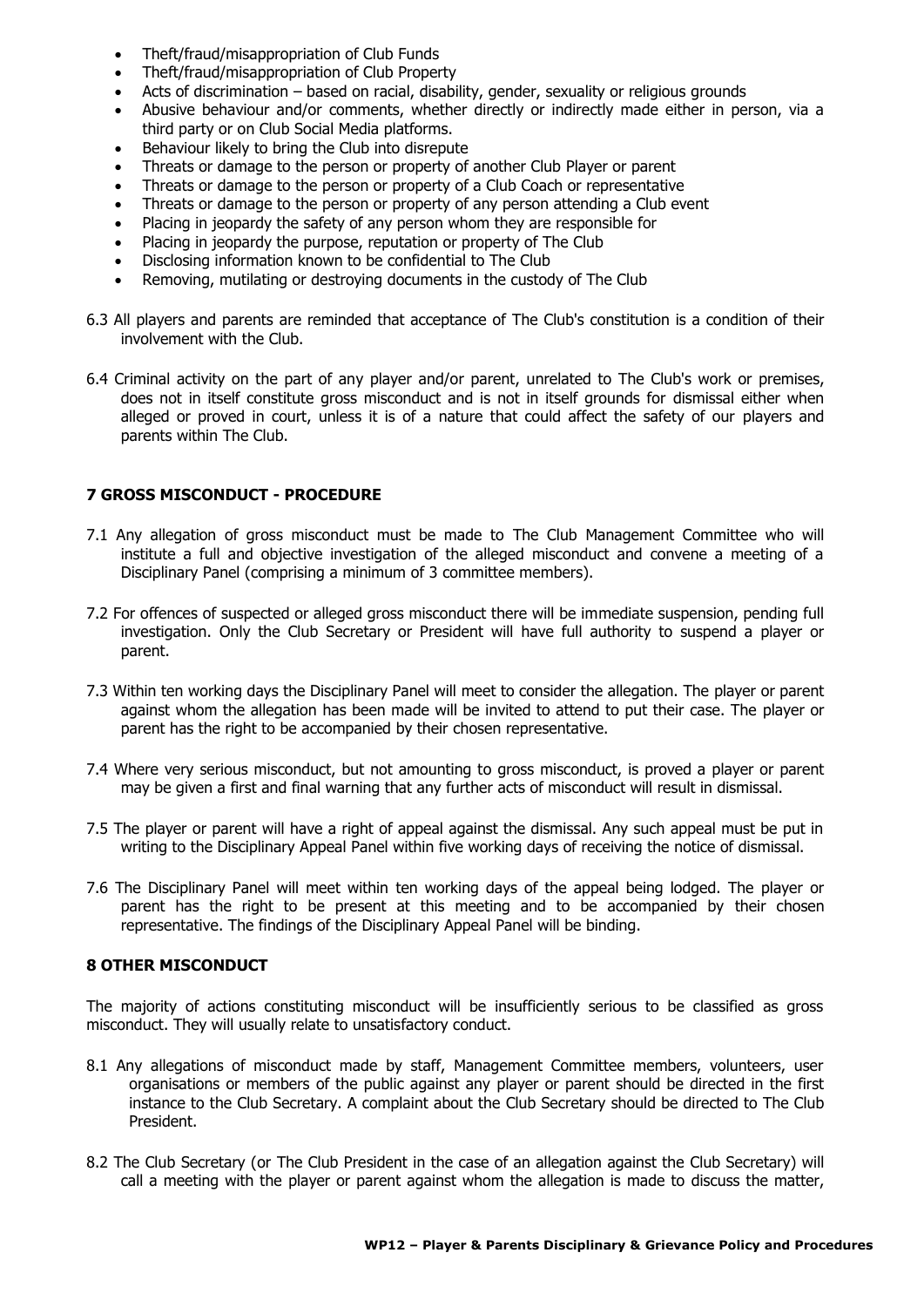determine whether misconduct has taken place and examine ways of dealing with any problems occurring.

- 8.3 Formal Disciplinary Action will be taken where an official, office bearer's or volunteer's work, conduct or action warrants it.
- 8.4 Examples of misconduct include the following but this list is not exhaustive. Misconduct which is likely to lead to formal disciplinary action may include :
	- Harassment
	- Breach of Child Protection rules
	- Breach of confidentiality on matters relating to The Club
	- Victimisation of any volunteer, official, office bearer or committee member who has provided information about an act of discrimination

8.5 The following three-stage procedure will normally apply:

Stage 1 - In the case of minor offences a formal verbal warning will be given.

Stage 2 - More serious offences or an accumulation of minor offences will result in a formal written warning. (3 verbal warnings for the same offence will result in a written warning being given.)

Stage 3 - Where misconduct is sufficiently serious to warrant only one written warning, or an player or parent has a previous warning and further misconduct occurs, a final written warning will be given which will indicate that any further misconduct will lead to dismissal.

- 8.6 The Procedure may be implemented at any stage if the official, office bearer's or volunteer's alleged misconduct warrants such action.
- 8.7 The Club Secretary has authority to investigate misconduct in relation to other officials, office bearers or volunteers, and to give a formal verbal warning. This will be done after consultation with the Club Office bearers and The Club Management Committee.
- 8.8 Formal written warnings will be given by The Club Management Committee involving a minimum of three Committee members, the Club Secretary and The Club President following a disciplinary interview.

# **9 DISCIPLINARY PROCEDURE**

- 9.1 The Club Secretary will notify The Club Management Committee that the formal procedure is being invoked and give an assurance that every effort has been made to resolve the problem informally.
- 9.2 The Club Secretary (or The Club President in case of misconduct by Club Secretary) will inform the player or parent in writing that the formal procedure is being invoked because a disciplinary offence may have taken place. The player or parent will be given details of the nature of the misconduct and the date of the disciplinary hearing.
- 9.3 The Club Secretary (or The Club President in case of misconduct by Club Secretary) will arrange a disciplinary interview.
- 9.4 Records of all meetings will be kept and agreed as accurate by all parties, and copies kept on file.

#### **10 FORMAL PROCEDURE**

Stage 1 - Verbal Warning. If conduct or performance does not meet acceptable standards the player or parent will normally be given a formal verbal warning by the Club Secretary. The Club Secretary will explain to the player or parent the reason for the warning, that it is the first stage of the disciplinary procedure and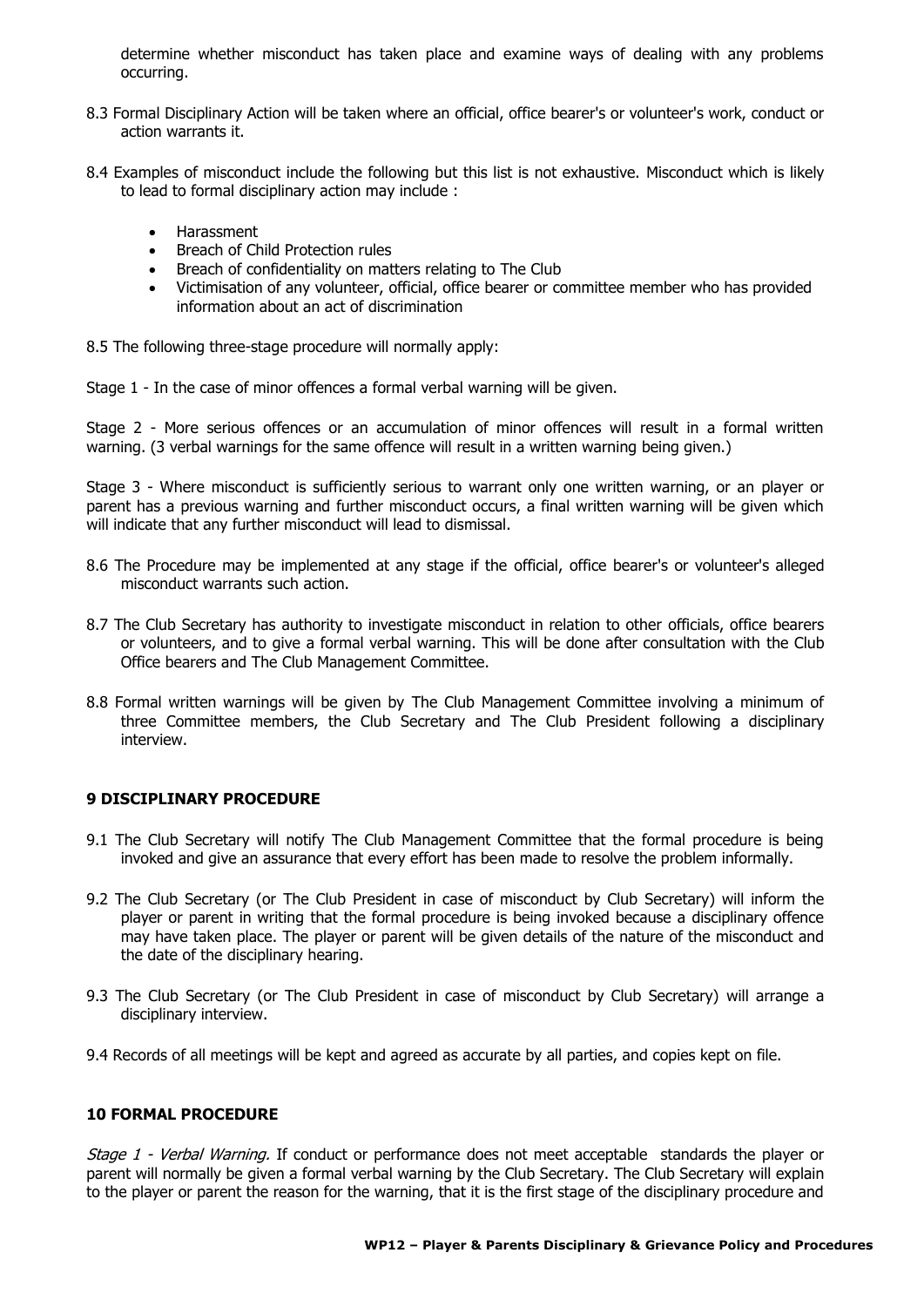of the right of appeal. The warning will be recorded and the Club Secretary will advise The Club Management Committee a verbal warning has been given.

The Club Secretary will discuss plans for making progress/improvement. The discussion and plans will be recorded and the Club Secretary will agree with the player or parent a reasonable time period for the next review. The review period should be within two months.

If progress is satisfactory within this review period, the record of the verbal warning on the official, office bearer's or volunteer's file will be expunged. If progress is unsatisfactory there will be a re-examination of the plan and a further reasonable time for review agreed.

Further misconduct or failure to improve will result in a stage 2 disciplinary interview. All records of a verbal warning will be removed from the file after six months satisfactory service.

Stage 2 - Written Warning. After reference to the record of previous verbal warnings, if further misconduct occurs or the offence is serious, a disciplinary interview will be held and a written warning will be given by The Club Management Committee (Disciplinary Panel) comprising at least two Committee members, the Club Secretary and The Club Chairman. The written warning will detail the misconduct, the action necessary to remedy the situation and the period of review decided on. This period of time will not exceed one month.

The warning will confirm that any further misconduct or failure to improve within the specified timescale will result in a further disciplinary interview when the player or parent will be given a final warning which if unheeded will result in dismissal.

The player or parent will be advised of their right of appeal. A written warning will normally be spent after six months satisfactory conduct and performance.

Stage 3 - Final Written Warning and Dismissal. If progress or improvement is not made by the time of review specified under stage 2, conduct or performance is still unsatisfactory or there is misconduct sufficiently serious to warrant only one written warning, a disciplinary interview will be held and a final written warning will normally be given.

The player or parent will be made fully aware that dismissal will result if there is no satisfactory improvement within the specified timescale.

A final warning will normally be spent after six months subject to satisfactory conduct and performance.

If the player or parent still fails to reach the prescribed standard, notice of dismissal will be given.

# **11 DISCIPLINARY DECISIONS - APPEAL PROCEDURE**

All officials, office bearers or volunteers will be informed of their right to appeal against the decision of any disciplinary hearing.

*Stage 1* - The player or parent must apply to The Club Management Committee in writing within five working days of notification of a disciplinary decision.

If the matter is not resolved within five working days it should be referred to stage 2.

Stage 2 - Within ten working days of failure to agree under Stage 1, a meeting will be held with The Club Management Committee (disciplinary panel) comprising at least three Committee members.

The Club Management committee will ensure that members of any panel considering an appeal against disciplinary action were previously uninvolved in the disciplinary hearings in relation to the particular case.

*Stage 3* - If there is a failure to agree, the player or parent can appeal to The Club Management Committee which will have power of final decision.